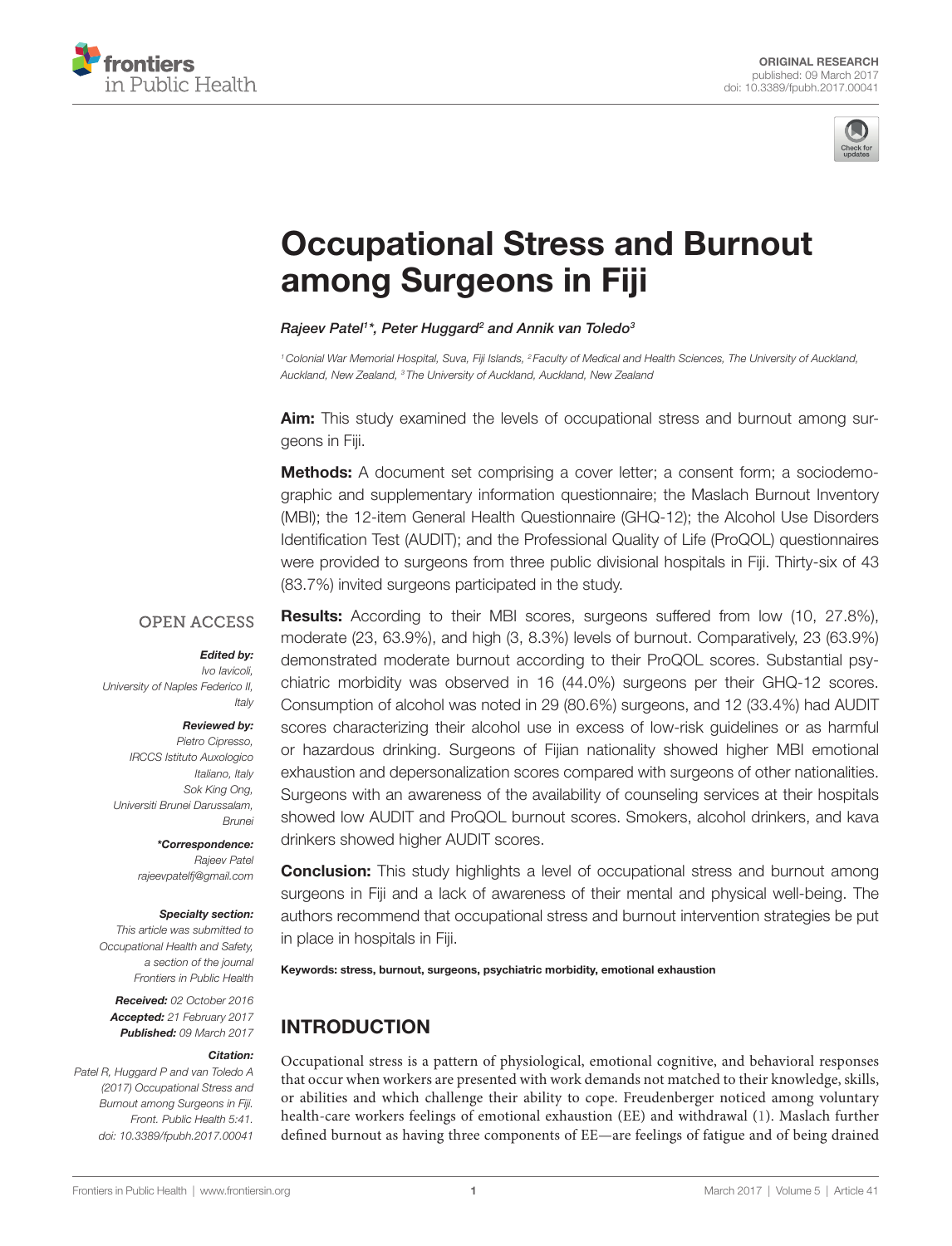by one's work; depersonalization (DP)—are negative attitude toward and a dehumanizing treatment of one's clients in the work place; and lack of personal accomplishment (PA)—lack of feelings of competence and achievements in one's work with people ([2](#page-4-1)).

Surgeons play an important role in health-care systems ([3](#page-4-2)), and surgery is a core treatment mode in many medical interventions, including cancer, trauma, and acute-care treatments. Although surgery is considered to be a rewarding profession, it is also a field that may be associated with high levels of occupational stress and burnout [\(4\)](#page-4-3), possibly due to the hectic and stressful nature of the role and its high physical demands and emotional challenges. The high-pressure environment in which emergency or elective surgeries are often performed; the long hours of work; continual sleep deprivation; frequent emergency calls; and intervening in life-or-death medical situations on a daily basis can eventually cause burnout in surgical staff ([5](#page-4-4), [6](#page-4-5)). Occupational burnout may impair a surgeon's technical performance, cause mental and physical health problems, lead to medical errors, and can (in extreme circumstances) increase suicidal tendency ([7](#page-5-0)).

Studies have shown that surgeons can experience high levels of job stress and low job satisfaction ([8,](#page-5-1) [9\)](#page-5-2). In a 10-year followup study on burnout and stress among surgeons, Taylor et al. demonstrated an increased level of EE and psychiatric morbidity in surgical oncologists ([10](#page-5-3)). The study also found that, during an 8-year period, there was an increase in psychiatric morbidity (from 22 to 33%), an increase in burnout (from 27 to 41%), and a decrease in job satisfaction (from 68 to 65%) ([10\)](#page-5-3). In the UK, surgeons were shown to exhibit susceptibility to substance abuse, sharps injuries, stress and burnout, and musculoskeletal pain ([11\)](#page-5-4). A Korean study demonstrated that, compared with other professions, surgeons were more prone to occupational stress. Factors such as the number of duty days per week and average hours of duty were found to be significantly associated with stress among surgeons ([12\)](#page-5-5).

Fiji is a developing country in the South Pacific. The country's medical system has developed surgical specialties, such as intensive care, urology, plastic surgery, neurosurgery, vascular surgery, pediatric surgery, and ophthalmology [\(13](#page-5-6)). Despite the prominent role played by surgeons in Fiji's health-care system, there are no studies that exclusively examine occupational stress and burnout levels in surgeons in Fiji or the South Pacific ([14\)](#page-5-7). We postulate that there are high levels of burnout among surgeons in a developing country like Fiji, which was tested using a crosssectional survey.

# MATERIALS AND METHODS

## Respondents and Procedure

In Fiji, the majority of surgical services are provided by three public divisional hospitals and a private hospital, which served as the sources for the study participants. A list of all surgeons actively practicing was obtained from the Ministry of Health database. There were 43 surgeons present at the time of the study eligible who were invited to take part in the study, of which 36 (83.7%) voluntarily participated in the study—5 surgeons from Labasa Hospital, 11 from Lautoka Hospital, and 20 from Colonial War Memorial Hospital. A document set of several self-explanatory questionnaires was given to each participating surgeon. The document set comprised a cover letter; a consent form; a sociodemographic and supplementary information questionnaire; the Maslach Burnout Inventory (MBI); the 12-item General Health Questionnaire (GHQ-12); the Alcohol Use Disorders Identification Test (AUDIT); and the Professional Quality of Life (ProQOL) questionnaire. It had been previously determined that it would take approximately 30 min to complete the survey instruments. Permission to reproduce copyrighted questionnaires—the MBI Questionnaire and GHQ-12—was obtained. Ethical approval for the study was obtained from the Ministry of Health Research Committee.

## **Questionnaires**

## Sociodemographic and Supplementary Sections

The sociodemographic questionnaire captured information on age, gender, ethnicity, relationship status, formal qualifications, years of training, place of work and position in the workplace, and number of years in the occupation. The supplementary section captured information on number of hours worked per week; nature of case load; hours spent in the clinic; hours spent on-call; sick leave days taken; tobacco use; alcohol and kava consumption; self-medication; quality of relationships with peers, staff, and mentors; perception of the counseling resources in the work place; and perception of level of pay.

## MBI Questionnaire

In the medical literature, the MBI has become the gold standard for measuring burnout [\(15\)](#page-5-8). The MBI is a 22-item questionnaire that has been shown to be a reproducible and valid survey instrument ([16](#page-5-9)). It measures three components of burnout: EE, DP, and PA, each measured on a separate subscale. The study participants used a 7-point Likert scale to indicate the frequency at which they experienced certain feelings related to their work during the week prior to taking the survey ([16\)](#page-5-9). The EE subscale has nine items and assesses feelings of emotional overextension and work exhaustion. The DP subscale has five items that measure "an unfeeling and impersonal response toward recipients of one's services, care, treatment, or instruction." The PA subscale has eight items that assess feelings of occupational competence and success. The MBI norms for medical workers were developed from the responses of a sample of 1,104 American doctors and nurses [\(16](#page-5-9)). Scores are compiled for each subscale and are categorized by thirds in accordance with the normative distribution. High scores on the EE and DP subscales and a low score on the PA subscale were used to classify one has having burnout [\(16\)](#page-5-9).

## Twelve-Item General Health Questionnaire

Levels of psychiatric morbidity were assessed with the GHQ-12, a widely used mental disorder screening instrument that has previously been used with the MBI ([17,](#page-5-10) [18](#page-5-11)). The 12 items represent symptoms of psychiatric morbidity. Each receives a score of 0 or 1 (based on the frequency with which the subject has experienced the symptom in the recent past), yielding a maximum score of 12 [\(19](#page-5-12)). Scores of 4 or higher are considered to be indicative of substantial psychiatric morbidity [\(19](#page-5-12)).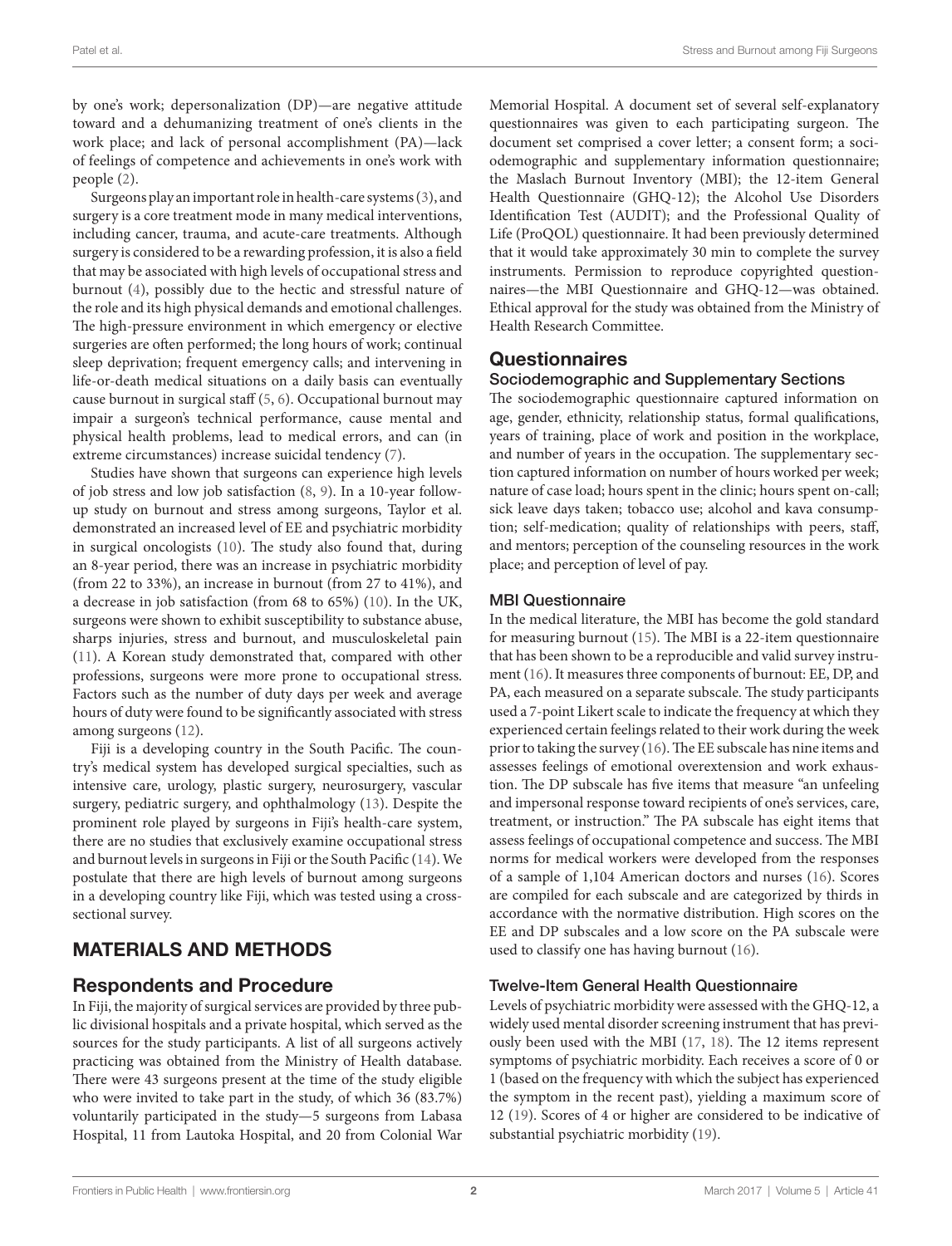## ProQOL Questionnaire

The ProQOL questionnaire is one of the most common instruments used to assess positive and negative effects experienced by persons employed in helping and caring professions ([20\)](#page-5-13). The ProQOL comprises three subscales: compassion satisfaction (ProQOL-CS), burnout (ProQOL-B), and compassion fatigue (ProQOL-CF). The ProQOL-CS subscale measures the level of joy and satisfaction received from one's work. The ProQOL-B subscale measures despair and exhaustion resulting from workrelated stress. The ProQOL-CF subscale measures the symptoms caused by stressful situations and the resulting secondary traumatic stress.

## AUDIT Questionnaire

The AUDIT is a 10-question instrument developed by the World Health Organization to determine if a person's alcohol consumption may be at a harmful level. The instrument was validated in a study using patients from six countries ([21\)](#page-5-14). Questions related to alcohol consumption, alcohol dependence, and alcohol-related problems are asked. A score of 8 or more in men (7 in women) indicates a strong likelihood of harmful alcohol consumption. A score of 20 or more is suggestive of alcohol dependence ([21](#page-5-14)).

## Statistical Analysis

Data obtained from the MBI, GHQ-12, ProQOL, and AUDIT instruments were scored and interpreted according to criteria reported in their respective manuals. Descriptive analysis was obtained from the sociodemographic indicators section of the survey. All data were made anonymous and analyzed by an independent researcher to prevent bias and protect confidentiality. Data were analyzed using the Statistical Package for the Social Sciences (SPSS, version 11.5, Chicago, IL, USA). One-way analysis of variance (ANOVA), Student's *t*-test, and Pearson's product-moment correlation coefficient were used to compare the variables and various scales. Two-tailed Pearson's correlation was used to compare between the various scales.

## RESULTS

Table 1 shows the sociodemographic and professional characteristics of the surgeons. Thirty-two (88.9%) study participants were male. Ethnically, 12 (33.3%) study participants identified as Fijians, 8 (22.2%) as Indians, and 16 (44.4%) as "other" nationalities.

**[Table 2](#page-3-0)** shows the frequency of burnout, stress, and alcohol consumption among the study participants. Twenty-six (72.2%) surgeons demonstrated moderate to high levels of burnout on the MBI scale, while 23 (63.9%) demonstrated burnout on the ProQOL scale. Sixteen (44.4%) surgeons showed high levels of stress per their GHQ-12 scores.

Using ANOVA, the nationalities of the study participants showed a significant effect on the MBI EE  $[F_{(2, 33)} = 3.702;$  $p = 0.035$ ;  $f = 0.910$ ] and MBI DP [ $F_{(2, 33)} = 5.357$ ;  $p = 0.010$ ; *f*= 0.946] scores. Bonferroni *post hoc* tests showed that surgeons of Fijian nationality (mean =  $23.50$ , SD =  $5.126$ ) scored significantly higher on the MBI EE scale than those of the "other nationality" category (mean = 17.63, SD = 5.726;  $p = 0.041$ ). Additionally,

#### <span id="page-2-0"></span>Table 1 | Respondents' characteristics.

| <b>Characteristics</b>                                             | Value ( $n = 36$ ) |
|--------------------------------------------------------------------|--------------------|
| Age, median (range)                                                | 28 (28-56)         |
| Gender, no. (%)                                                    |                    |
| Male                                                               | 32 (88.9)          |
| Female                                                             | 4(11.1)            |
| Ethnicity/nationality, no. (%)                                     |                    |
| Fijian                                                             | 12 (33.3)          |
| Indian                                                             | 8(22.3)            |
| Others                                                             | 9(25.0)            |
| Pacific Islanders                                                  | 7(19.4)            |
| Relationship status, no. (%)                                       |                    |
| Single                                                             | 3(8.2)             |
| Married                                                            | 29 (80.6)          |
| Divorced                                                           | 2(5.6)             |
| Cohabiting                                                         | 2(5.6)             |
| Professional status, no. (%)                                       |                    |
| Consultants                                                        | 7(19.5)            |
| Registrars                                                         |                    |
| Trainee                                                            | 16 (44.4)          |
| Non-trainee                                                        | 13(36.1)           |
| Number of years working as a surgeon, median (range)               | $5(0.5 - 31)$      |
| Working hours per week, median (range)                             | 60 (40-80)         |
| Number of patients under daily care, median (range)                | 20 (10-30)         |
| Number of patients seen in clinics, median (range)                 | $20(15 - 30)$      |
| Number of on-calls per month, median (range)                       | $9(0 - 30)$        |
| Smoking, no. (%)                                                   |                    |
| Yes                                                                | 7(19.4)            |
| <b>No</b>                                                          | 29 (80.6)          |
| Alcohol consumption, no. (%)                                       |                    |
| Yes                                                                | 29 (80.6)          |
| <b>No</b>                                                          | 7 (19.4)           |
| Kava consumption, no. (%)                                          |                    |
| Yes                                                                | 15 (41.7)          |
| <b>No</b>                                                          | 21 (58.3)          |
| Awareness of counseling services provided by the hospital, no. (%) |                    |
| Yes                                                                | 5(13.9)            |
| <b>No</b>                                                          | 31 (86.1)          |
| Use of counseling services within or outside the hospital, no. (%) |                    |
| Yes                                                                | 0(0.0)             |
| No                                                                 | 36 (100.0)         |
| Visit to the GP/doctor in the last year when sick, no. (%)         |                    |
| Yes                                                                | 5(13.9)            |
| <b>No</b>                                                          | 31 (86.1)          |
| Self-medication when sick in the last year, no. (%)                |                    |
| Yes                                                                | 33 (91.7)          |
| No                                                                 | 3(8.3)             |
| Perceptions of low pay, no. (%)                                    |                    |
| Yes                                                                | 33 (91.7)          |
| No                                                                 | 3(8.3)             |
| Perception of low/inadequate resources, no. (%)                    |                    |
| Yes                                                                | 35 (97.2)          |
| <b>No</b>                                                          | 1(2.8)             |

Bonferroni *post hoc* tests showed that surgeons of Fijian nationality (mean  $= 7.75$ , SD  $= 2.051$ ) scored significantly higher than those of Indian nationality (mean =  $5.00$ , SD =  $2.673$ ;  $p = 0.021$ ) or those in the "other nationality" category (mean = 5.56, SD = 1.788; *p* = 0.029) on MBI DP scores.

In this study, no study participant reported accessing counseling services; however, it was found that those who were aware of the availability of counseling services (mean = 15.40,  $SD = 3.647$ ) scored significantly lower on the ProQOL burnout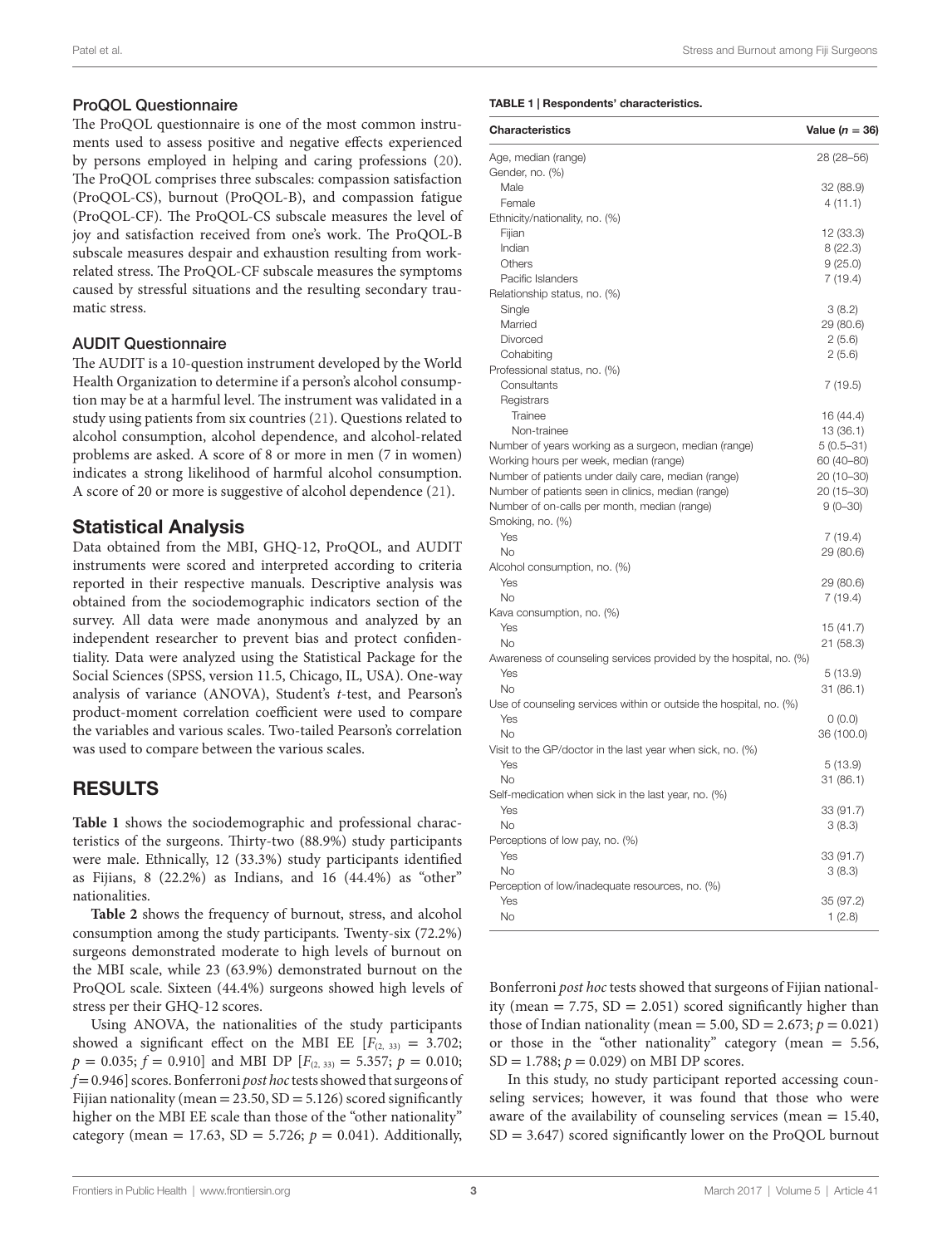#### <span id="page-3-0"></span>Table 2 | Frequency of burnout, stress, and Alcohol Use Disorders Identification Test (AUDIT) scores.

| <b>Characteristics</b>                                                   | Value ( $n = 36$ ) |
|--------------------------------------------------------------------------|--------------------|
| <b>Maslach Burnout Inventory (MBI)</b>                                   |                    |
| Emotional exhaustion (EE) (MBI EA) score, mean, SD                       | $19.72 \pm 6.35$   |
| Depersonalization (DP) (MBI DP) score, mean, SD                          | $6.17 \pm 2.34$    |
| Personal accomplishment (PA) (MBI PA) score, mean, SD                    | $38.78 \pm 4.30$   |
| Low burnout (low EE, low DP, and high PA), no. (%)                       | 10(27.8)           |
| Moderate burnout (average EE, DP, and PA), no. (%)                       | 23 (63.9)          |
| High burnout (high EE, high DP, and low PA), no. (%)                     | 3(8.3)             |
| Professional Quality of Life-30 (ProQOL-30) score                        |                    |
| Compassion satisfaction (ProQOL-CS) score, mean, SD                      | $35.64 \pm 8.38$   |
| Burnout score (ProQOL B), mean, SD                                       | $24.50 \pm 7.03$   |
| Compassion fatique score (ProQOL-CF), mean, SD                           | $15.11 \pm 7.02$   |
| No burnout, no. (%)                                                      | 13 (36.1)          |
| Moderate burnout, no. (%)                                                | 23 (63.9)          |
| Severe burnout, no. (%)                                                  | 0(0.0)             |
| General Health Questionnaire-12 (GHQ-12) score                           |                    |
| GHQ-12 score, mean, SD                                                   | $3.44 \pm 2.27$    |
| GHQ-12 score <4, no. (%)                                                 | 20(55.6)           |
| GHQ-12 score $\geq$ 4, no. (%)                                           | 16 (44.4)          |
| <b>AUDIT</b>                                                             |                    |
| Abstinence                                                               | 7(19.4)            |
| Zone I (<7), low-risk drinking or abstinence, no. (%)                    | 17 (47.2)          |
| Zone II (8-15), alcohol use in excess of low-risk guidelines,<br>no. (%) | 10 (27.8)          |
| Zone III (16–19), harmful and hazardous drinking, no. (%)                | 2(5.6)             |
| Zone IV (>20), alcohol dependence, no. (%)                               | 0(0.0)             |

score  $[t_{(34)} = -3.619, p = 0.001; d = 2.051]$  compared to those who were not aware of the availability of counseling services (mean  $= 25.97$ , SD  $= 6.311$ ) on *t*-tests. It was found that surgical trainees (mean  $= 8.94$ , SD  $= 4.697$ ) scored significantly higher  $[t_{(34)} = 3.770, p = 0.001; d = 1.299]$  than non-trainee registrars (mean  $= 3.10$ ,  $SD = 4.553$ ) on the AUDIT score. Furthermore, surgeons who smoked (mean  $10.43$ ,  $SD = 5.503$ ) compared to those that did not smoke (mean  $= 4.55$ , SD  $= 4.822$ ) scored significantly higher on the AUDIT score  $[t_{(34)} = 2.82, p = 0.008;$  $d = 1.195$ .

When comparing variables on two-tailed independentsamples *T*-tests, there were no significant effects found for gender, qualification, visit to a GP, self-medication, or perceptions of low pay/inadequate resources to the MBI, GHQ-12, ProQOL, and AUDIT scales. There was a significant negative correlation between age ( $r = -0.480$ ,  $p = 0.003$ ) and number of years as a surgeon  $(r = -0.513, p = 0.001)$  when compared to AUDIT scores. There was a significant positive correlation between the number of hours worked per week ( $r = 0.401$ ,  $p = 0.015$ ) and SOPD patient load  $(r = 0.334, p = 0.047)$  and the MBI EE score. There was a significant negative correlation between the number of hours worked per week ( $r = -0.338$ ,  $p = 0.044$ ) and the MBI lack of PA score. The higher number of hours worked per week had a positive correlation ( $r = 0.377$ ,  $p = 0.024$ ) with high ProQOL burnout score  $(r = 00.512, p = 0.001)$ , high GHO-12 scores, and poor ProQOL compassion satisfaction scores ( $r = 0.442$ ,  $p = 0.007$ ).

Age and number of years as a surgeon were significantly negatively correlated with AUDIT scores and positively correlated with GHQ-12 and MBI EE scores. The number of hours worked per week negatively correlated to the MBI PA and ProQOL-CS scores and

positively correlated with ProQOL-B scores. Finally, the number of patients seen in clinics positively correlated with the MBI EE score.

When comparing questionnaires, significant correlations were found between the ProQOL-CS score and the ProQOL-B, ProQOL-CF, GHQ-12, MBI EE, and MBI DP scores. Furthermore, the ProQOL-B score significantly correlated with the ProQOL-CF and GHQ-12 scores as well as to all the MBI subscale scores. The Professional Quality of Life-30 and GHQ-12 scores also significantly correlated with all MBI subscale scores (see **[Table 3](#page-4-6)**).

## **DISCUSSION**

This is the first survey done among surgeons in Fiji to measure levels of occupational stress and burnout. Approximately twothirds of the study participants surveyed showed significant levels of burnout on the MBI and ProQOL questionnaire. Further, high levels of stress were demonstrated in the study population using the GHQ-12 scale. These findings corroborate the results of Ray who showed an association between compassion fatigue, burnout, and other independent variables in a sample of frontline mental health-care professionals [\(22](#page-5-15)). Similar to our study, that study employed the MBI and ProQOL scales to assess burnout, compassion satisfaction, and compassion fatigue.

A major proportion of the participating surgeons had not visited a physician in the last year when sick. Also, a significant proportion of the surgeons were not aware that counseling services were offered by their hospitals and none of the participants had participated in counseling outside their hospitals. These findings illustrate that the study participants may have a lack of awareness and poor assessment of their well-being. These factors could be major barriers to taking proper steps at the right time to care for their mental and physical health ([23](#page-5-16)). A high percentage of the participating surgeons had perceptions of inadequate or low levels of occupational resources and perceptions of low pay. Perceptions of low pay may lead to lower levels of job satisfaction, and these may, in turn, cause psychological stress and burnout (even in other allied medical professionals, such as nurses) ([24\)](#page-5-17).

It was observed in this study that surgeons in Fiji had a high workload, evident from the reported high numbers of hours of work per week and high patient load in specialty clinics. Our results are similar to those reported in a study of Korean surgeons where long hours of work, frequent duties at night, and high numbers of patients assigned per day were associated with burnout among those surgeons [\(12\)](#page-5-5).

Another major finding in the study is that alcohol consumption was frequent in surgeons. These results corroborate the findings of Oreskovich, which demonstrated that approximately 15.4% of that study's sample of 7,197 surgeons had AUDIT scores that were consistent with dependence on alcohol or alcohol abuse [\(25\)](#page-5-18). Approximately 41.7% of the surgeons consumed varying amounts of kava during a week. Kava is a traditional and sociocultural drink used widely in the South Pacific and is known to have sedative, analgesic, and anti-stress properties ([26\)](#page-5-19).

A major concern identified in this study was that a high majority of the surgeons self-prescribed medications for illnesses during the preceding year. An early decision of the researchers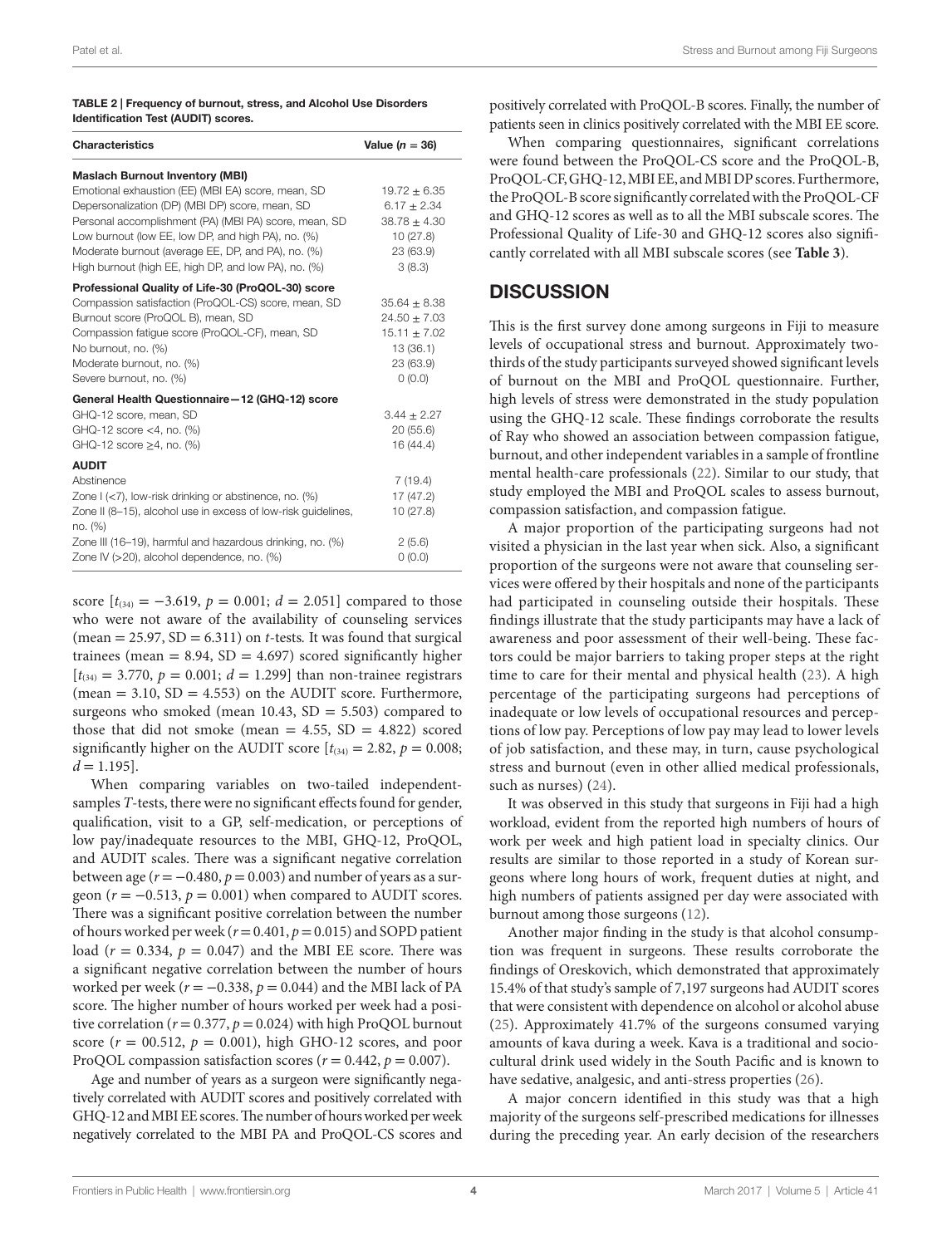|               | ProQOL-CS  | ProQOL-B   | ProQOL-CF  | <b>GHQ-12</b> | <b>MBI</b> emotional exhaustion (EE) | <b>MBI depersonalization (DP)</b> |
|---------------|------------|------------|------------|---------------|--------------------------------------|-----------------------------------|
| ProQOL-B      | $-0.820**$ |            |            |               |                                      |                                   |
| ProQOL-CF     | $-0.600**$ | $0.696**$  |            |               |                                      |                                   |
| GHQ-12        | $-0.404*$  | $0.422**$  | 0.323      |               |                                      |                                   |
| MBI EE        | $-0.586**$ | $0.562**$  | $0.491**$  | $0.729**$     |                                      |                                   |
| MBI DP        | $-0.550**$ | $0.515**$  | $0.471**$  | $0.696**$     | $0.906**$                            |                                   |
| <b>MBI PA</b> | 0.405      | $-0.557**$ | $-0.476**$ | $-0.534**$    | $-0.616**$                           | $-0.423**$                        |

<span id="page-4-6"></span>Table 3 | Comparison between Maslach Burnout Inventory (MBI), Professional Quality of Life (ProQOL), and 12-Item General Health Questionnaire (GHQ-12) scales.

*\*p* < *0.05.*

*\*\*p* < *0.01.*

*r* = *0.323, p* = *0.05.5.*

was not to ask about recreational drug use as the small sample size could have led to the identification of an individual participant.

Occupational burnout is a result of job-associated stress that occurs in the long term. Surgeons may have initially viewed their occupations as being challenging and meaningful, but, in due course, found it to be unfulfilling, meaningless, and exhausting. Burnout can cause feelings of involvement and efficacy to transition into cynicism and ineffectiveness [\(27](#page-5-20)). This may lead to surgeons resigning, causing further human capacity shortages and increased pressure on surgical services and, thereby, perpetuating the problem.

## Study Limitations

There are some limitations to this study. Not all surgeons agreed to participate; therefore, results cannot be seen as representative of all surgeons in Fiji. However, 36 out of 43 (83.7%) surgeons did participate. Also, the small population of study participants could lead to response bias. This also reduces the power of statistical analysis and increases the risk of type II errors. To the best of our knowledge, the survey instruments had not previously been used in surveys with health professionals in Fiji. Also, no attempt was made to examine the need for adjustments in language used in the surveys or in the nature of the constructs being measured with respect to any unique cultural or ethnic differences. However, as these instruments have been used with a variety of populations, it would appear that the nature of the constructs being measured appear to be recognized across different ethic and culture boundaries. The results of the study cannot be compared to other cadres of health-care professionals as this is the first study regarding burnout in Fiji or Pacific Island country.

# **CONCLUSION**

There are several implications of this study for the health-care system of Fiji. Surgeons with a lack of awareness of counseling

## REFERENCES

- <span id="page-4-0"></span>1. Freudenberger HJ. Staff burn-out. *J Soc Issues* (1974) 30(1):159–65. doi:[10.1111/j.1540-4560.1974.tb00706.x](https://doi.org/10.1111/j.1540-4560.1974.tb00706.x)
- <span id="page-4-1"></span>2. Maslach C, Jackson SE. The measurement of experienced burnout. *J Organ Behav* (1981) 2(2):99–113. doi[:10.1002/job.4030020205](https://doi.org/10.1002/job.4030020205)
- <span id="page-4-2"></span>3. Alkire BC, Raykar NP, Shrime MG, Weiser TG, Bickler SW, Rose JA, et al. Global access to surgical care: a modelling study. *Lancet Glob Health* (2015) 3(6):e316–23. doi[:10.1016/S2214-109X\(15\)70115-4](https://doi.org/10.1016/S2214-109X(15)70115-4)

services and who neglect their mental and physical well-being could cause significant strain on the quality of the health-care system in the country. This suggests that there is an urgent need to devise interventions offering interactive self-assessment that could, in turn, lead to behavioral changes that improve the mental and physical well-being of the surgeons.

This is the first study of occupational stress and burnout among surgeons in Fiji. Results show similarities to previous studies having larger populations of health professionals, which report high levels of stress and burnout and reduced physical and mental health. There is a clear message about the level of distress in the population studied, and this message is important and should be acted upon to improve the well-being among surgeons in Fiji that could result in improved quality of surgical services available in the country.

# ETHICS STATEMENT

All subjects gave written informed consent in accordance with the Declaration of Helsinki. The protocol was approved by the Fiji Ministry Health Research Committee (Approval Number: FNRERC Reference Number 2009-20).

# AUTHOR CONTRIBUTIONS

All authors list have made substantial, direct, and intellectual contribution to the work and approved it for publication.

# ACKNOWLEDGMENTS

The authors wish to thank the surgeons who participated in this research. Without their participation, this research would not have been possible, and the important results would not have been obtained.

- <span id="page-4-3"></span>4. Kang SH, Boo YJ, Lee JS, Ji WB, Yoo BE, You JY. Analysis of the occupational stress of Korean surgeons: a pilot study. *J Korean Surg Soc* (2013) 84(5):261–6. doi:[10.4174/jkss.2013.84.5.261](https://doi.org/10.4174/jkss.2013.84.5.261)
- <span id="page-4-4"></span>5. Balch CM, Shanafelt T. Combating stress and burnout in surgical practice: a review. *Thorac Surg Clin* (2011) 21(3):417–30. doi:[10.1016/j.](https://doi.org/10.1016/j.thorsurg.2011.05.004) [thorsurg.2011.05.004](https://doi.org/10.1016/j.thorsurg.2011.05.004)
- <span id="page-4-5"></span>6. Bittner JG IV, Khan Z, Babu M, Hamed O. Stress, burnout, and maladaptive coping: strategies for surgeon well-being. *Bull Am Coll Surg* (2011) 96(8):17–22.